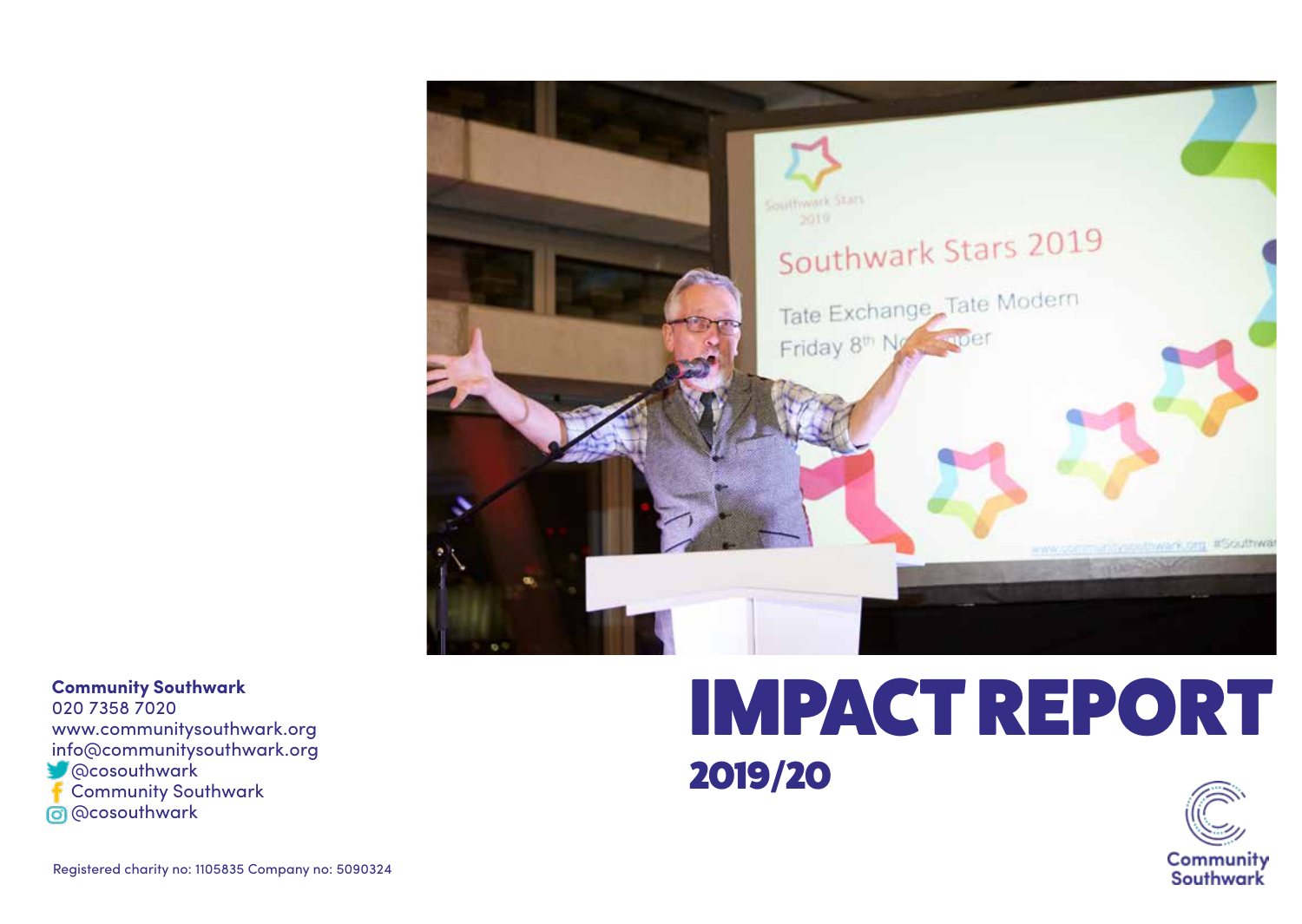*"*

*"*

*"*

*"I thoroughly enjoyed it – thank you so much and I'm sure the information/ learning will be put to very good use!".* **2019 Governance Made Easy training attendee** 

*"*

*"*

*"*

*"*

*"I had not realised how much help and information would be available to me. This has made me feel much more confident in my ability to structure my monitoring and evaluation".*

2020 Impact training attendee

*"*

*"Facilitators great knowledge thank you!".* 

**2019 Finance Made Easy training attendee**

*"Thank you @cosouthwark for hosting a much needed and useful event for the sector".* 

2020 Cross Sector Conference event attendee

# CONTENT

- **1. Our vision, Our mission**
- **2. Our values**
- **3-4. Intro**
- **5. What we set out to do**
- **6. Our strategic priorities**
- **7-16. So, did we achieve this?**
- **17. A year in communications**

**18. What next?**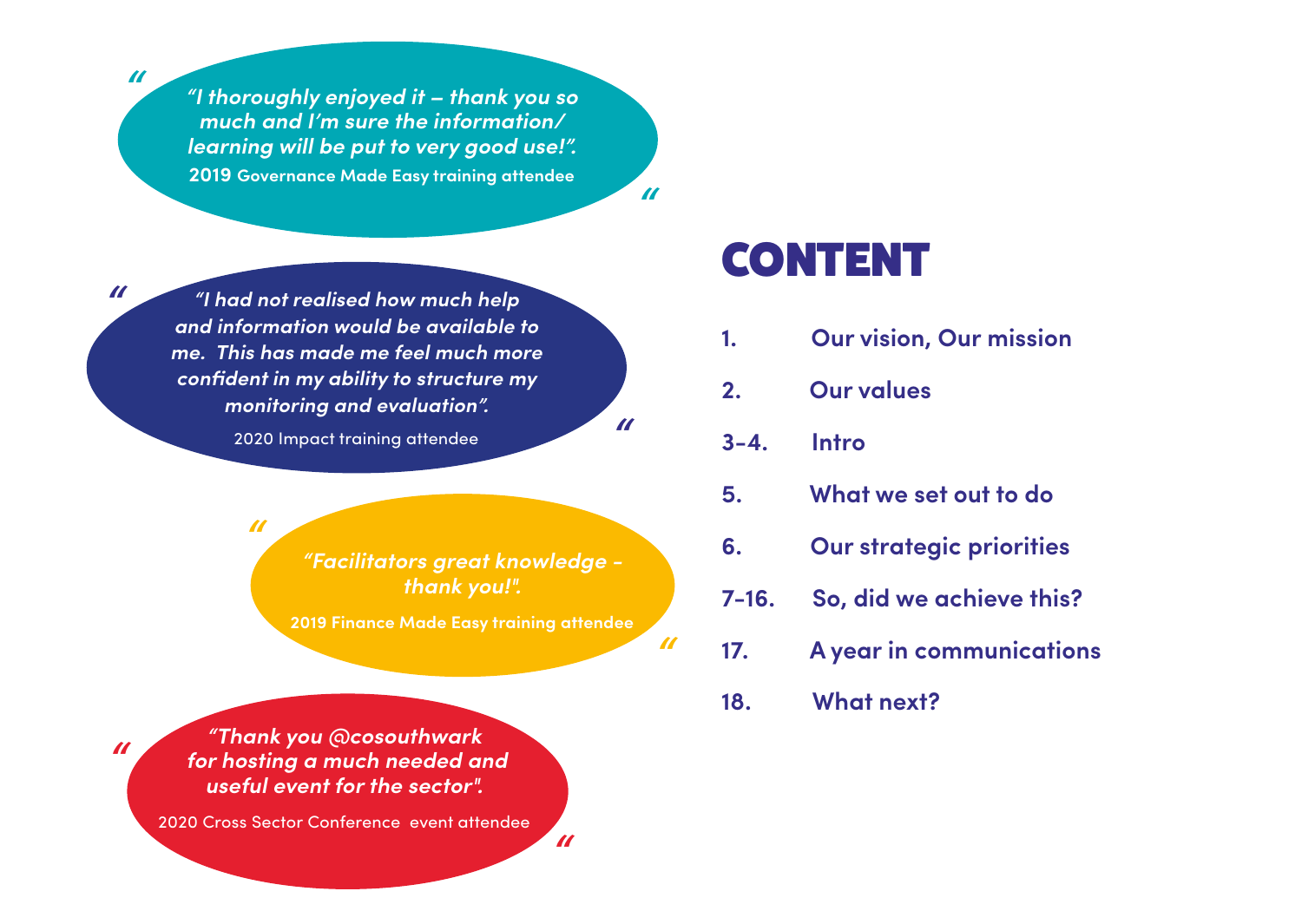# OUR VISION

**We strive for a Southwark in which all communities and individuals can fulfil and** 

# does exceed their potential. mean to You?

OUR MISSION

**We empower local people and voluntary organisations with the tools they need, to work together in creating a borough that works for everyone.**



OUR VALUES

These values are always underpinned by:

Our commitment to representing and promoting equality

Putting Southwark communities at the heart of everything we do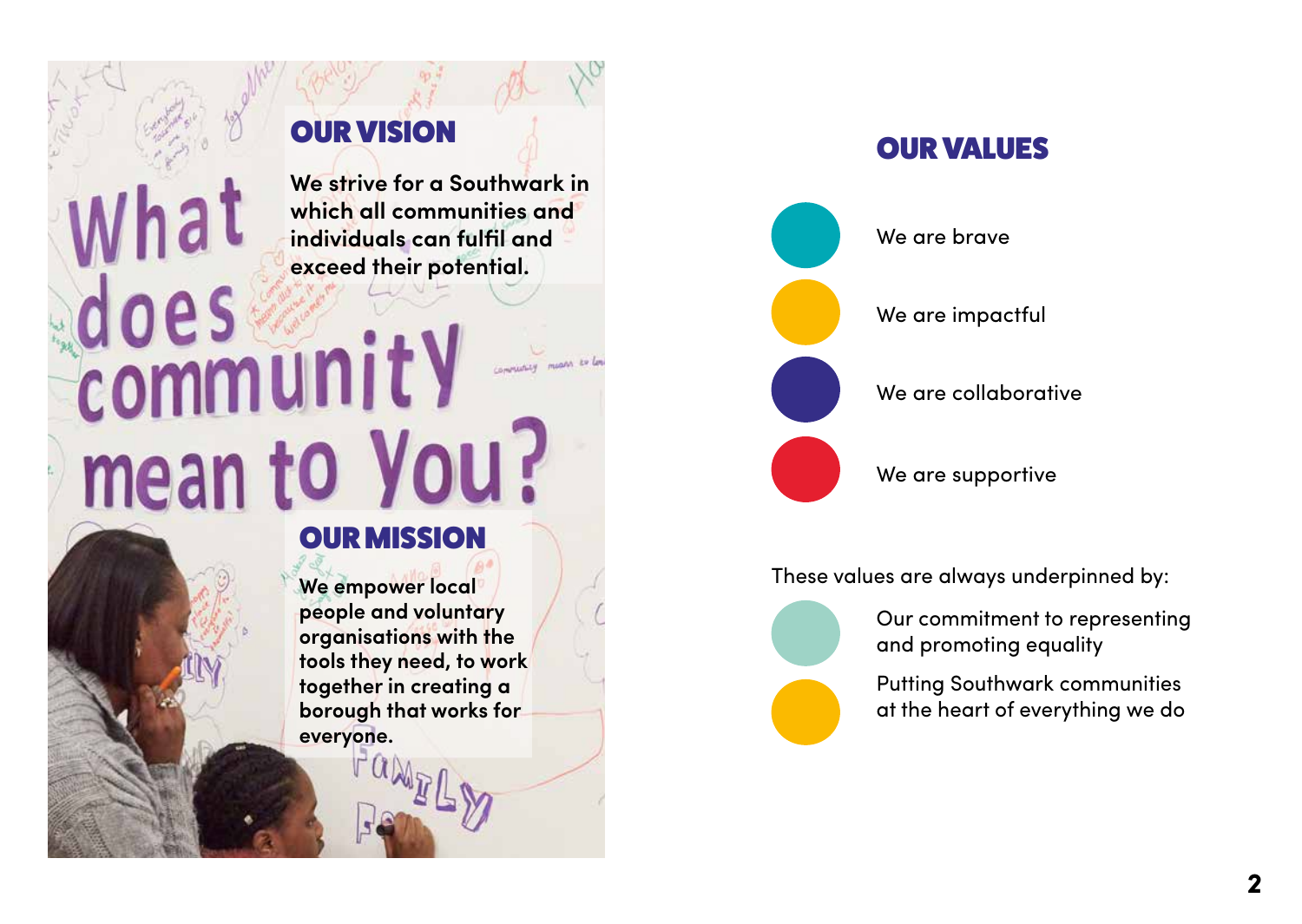

# INTRO

2019/2020 represented another busy year in the life of the charity. Community Southwark also went through a lot of change during this period, with many staff and trustees leaving the charity. We appreciate the support and dedication of all our staff, trustees, volunteers, funders and supporters

during this time. We are also very grateful for the financial and pro bono support we received from a range of sources. Our main funder remains Southwark Council and other key funders include: City Bridge Trust, National Lottery Communities Fund, Guys and St Thomas' Charity, Southwark Clinical

#### **Commissioning Group. Our main pro bono supporter in 2019/2020 was ZS Associates.**

**Towards the end of the financial year we acted swiftly to support the local Voluntary and Community Sector (VCS) and local residents and responded to the covid-19 pandemic. When lockdown was announced we moved to working from home and running our meetings through the online platform zoom.** 

**We provided a dedicated space for information on our website and started sending out weekly e-bulletins.** 

**We supported volunteers and organisations needing volunteers, linking them together. We joined local Mutual Aid Group WhatsApp groups and created our own WhatsApp Broadcast group to provide information straight to the Mutual Aid Group Leads. In addition, we created a dedicated Covid19 website section, including** 

**fact sheets and training on topics such as Safeguarding.** 

someon half nice

**We worked to provide support to organisations still operating and have been a key part of the sectorwide response, working in partnership with Southwark Council and the local NHS as part of the 'Community Hub' steering group and in bringing providers together and creating a joined up response with appropriate tools to support this response.**

**2020 saw Black Lives Matter draw more attention to the inequalities that many of our members have been fighting for decades, adding new impetus to our commitment to supporting communities in this struggle.** 

**We hope that our support has been useful to the sector at this very challenging time. Let's take a look back at how we did this and what impact we made.**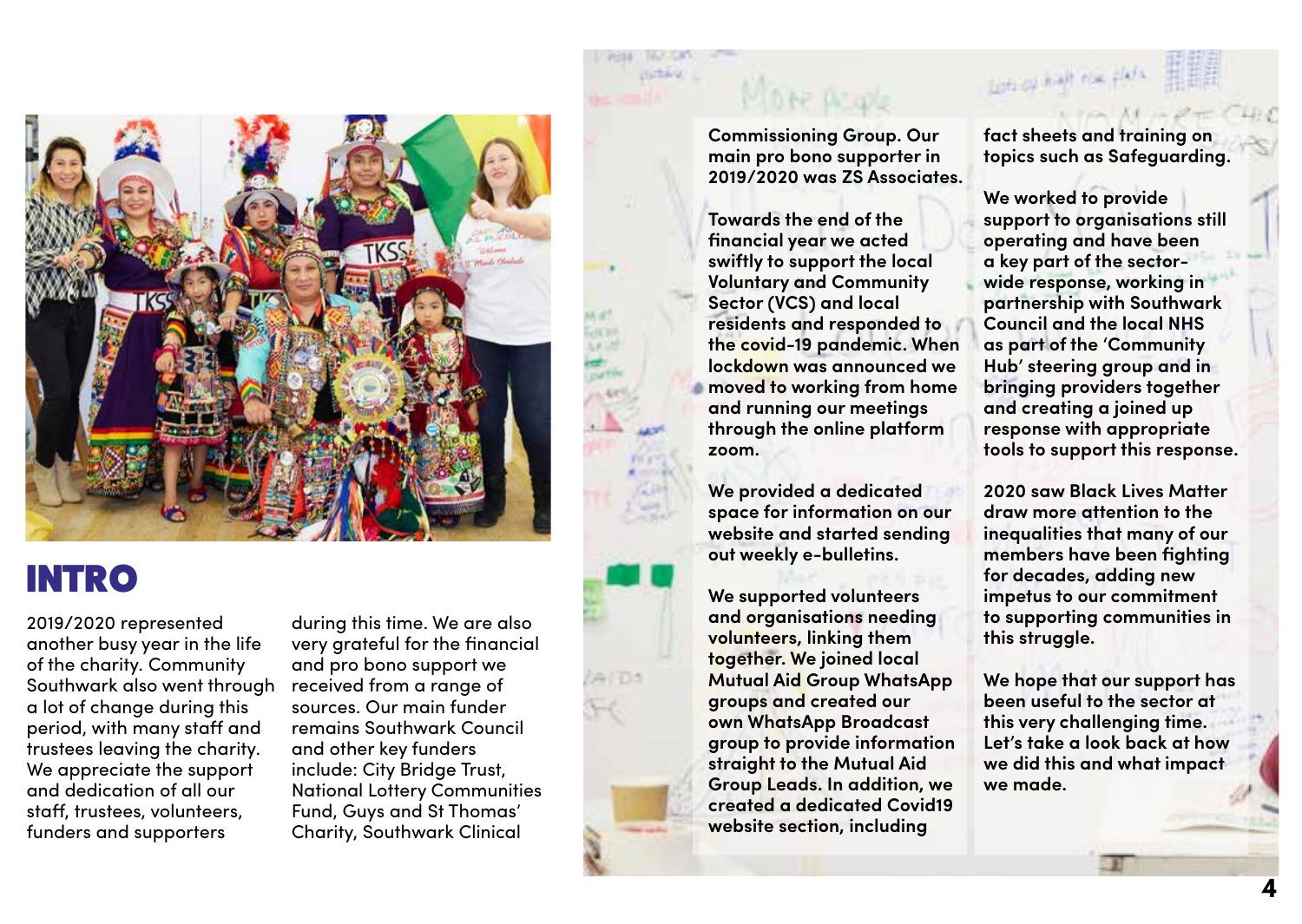Through our strategy, 'Building Stronger Foundations', we said we would:



**Help build stronger foundations for organisations and individuals** - in three years we want to have made a measurable improvement in the capacity and capabilities of organisations and individuals to deliver the best outcomes in their communities.

**Support increased community involvement, participation and influence** - over three years we want the process of volunteering, getting involved in community setting or influencing decision makers to become easier, more accessible and valued.

**Support greater co-operation and sharing** within three years we want to see significant changes in how we work together (across and between sectors) in a way that is supportive, non-competitive and focused on outcomes; not budgets.



**Improve investment in communities** within three years we will have forged new relationships with business, academia and other sectors to create new ways of supporting

communities to grow and thrive.

#### WHAT WE SET OUT TO DO **Our strategic priorities for 2016-19 were:**

To enhance the capacity and capabilities of organisations and individuals, to deliver the best outcomes for their community

To enhance community involvement, participation and influence

To enhance collaboration, joint working and co-operation across all our stakeholders

To improve long term community investment

#### **We set out to achieve these priorities through:**

- **• 1:1 support surgeries • Training and events • Consultancy • Online information and**
- 
- 
- **resources**
- 
- 
- 
- **• Regular ebulletins • Volunteer management advice • Volunteer advice surgeries • Networks and Representation • Practical team challenges • Skills-based volunteering**
- 
-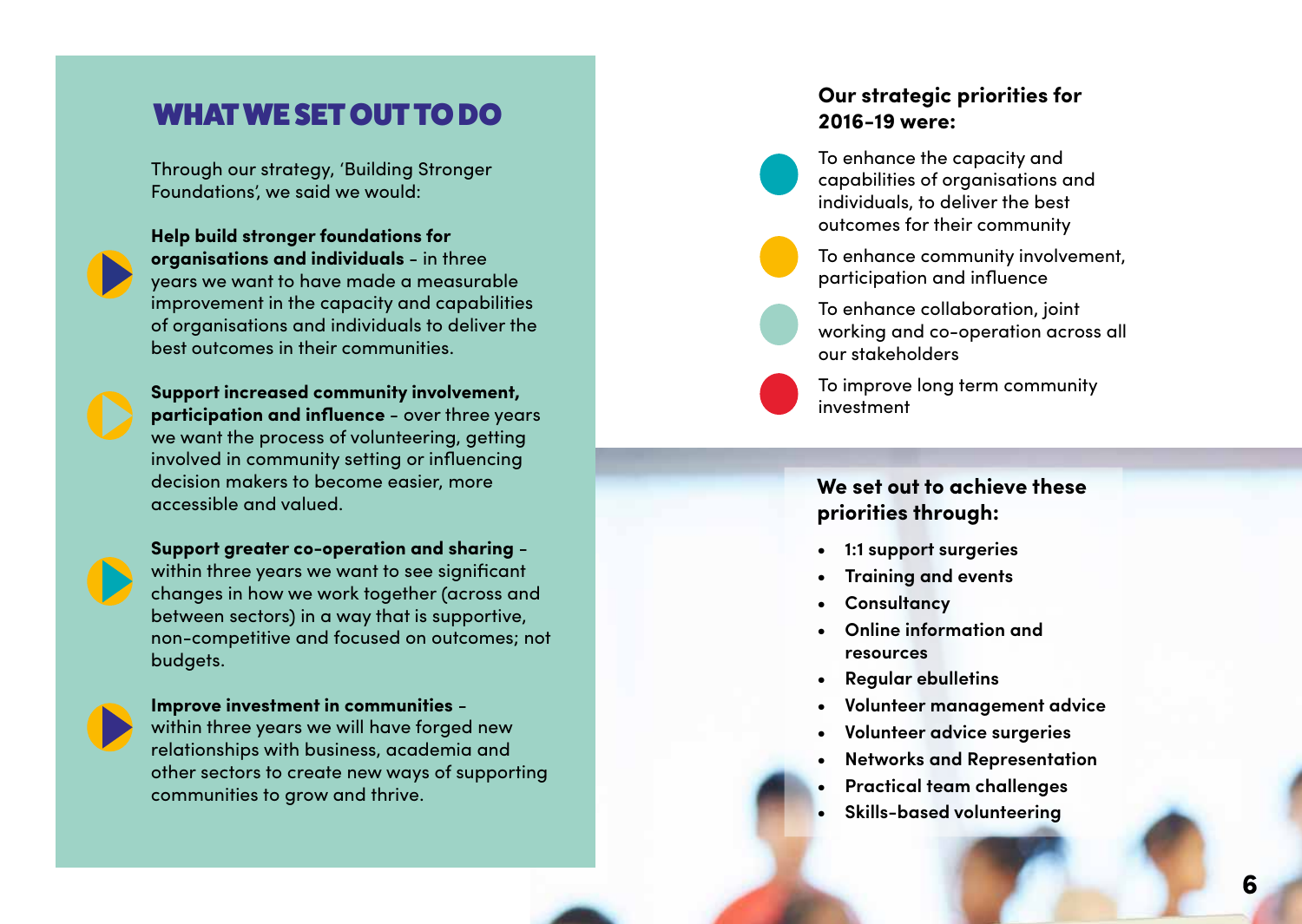## SO, DID WE ACHIEVE THIS?

**We said we would:** Help build stronger foundations for organisations and individuals.

One way to build stronger foundations for voluntary and community organisations (VCOs) is to provide one-to-one support and training. In this period:



We delivered 32 training events with 209 attendees

173 organisations received direct advice and support from us



68% (117) of organisations we supported had an income of less than £25,000.



We supported casework covering more than 12 categories, from income generation, start-ups to governance and leadership.



8% of the groups, primary beneficiary were people of BAME backgrounds.



20% of the groups worked primarily with Children, Young People & Families.



# £326.620

We supported 31 groups to access funding, helping bring around £326,620 into Southwark.

Community Southwark delivered a support programme on impact practice to VCS organisations. In 2019/20:



We delivered 10 training sessions to a total of 76 attendees



70% strongly agreed that they would recommend the training



We delivered 1:1 intensive support to 26 organisations



Understanding on all training topics increased from an average score of 4 (out of 10) to 8

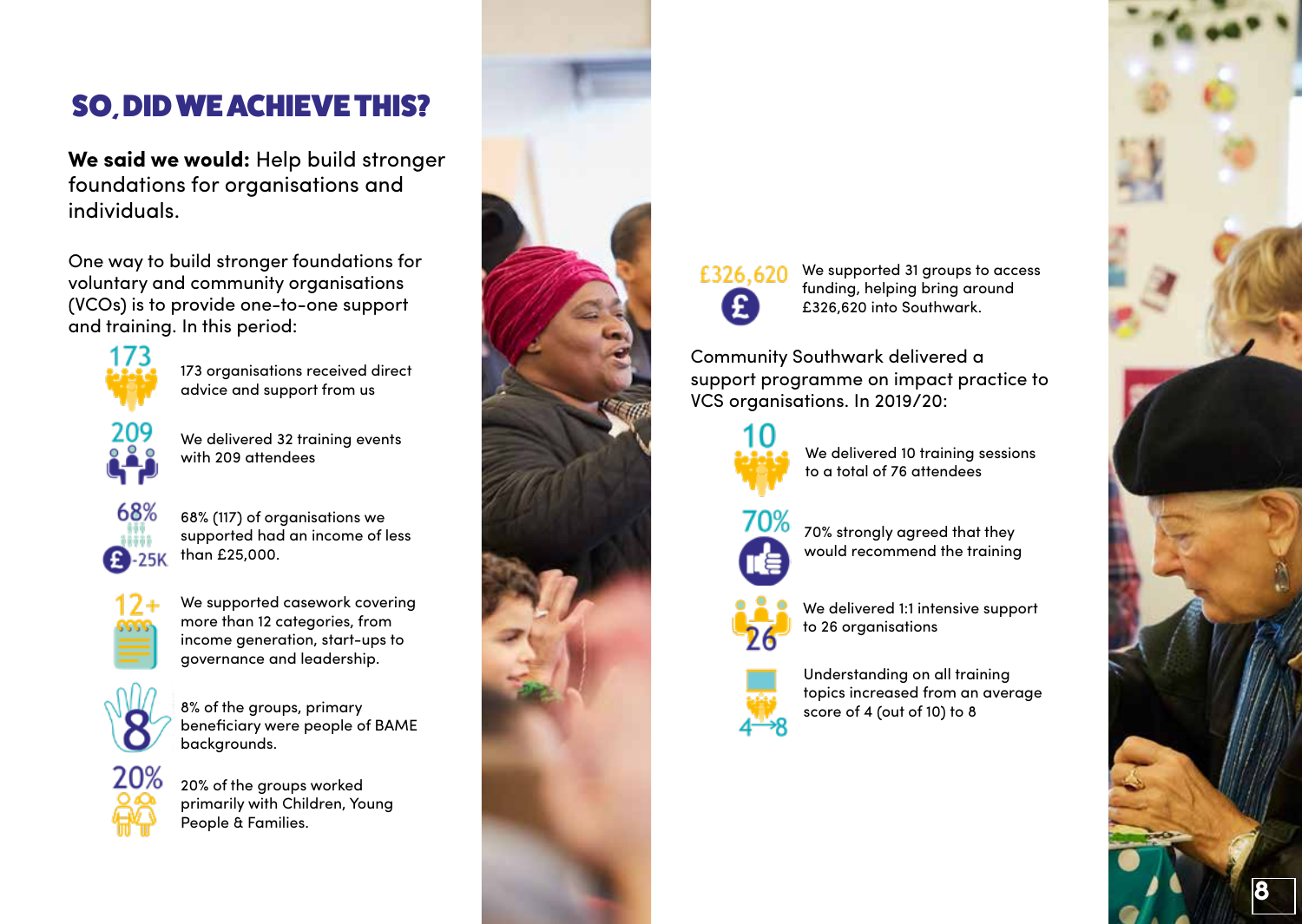# **Volunteer Coordinator of the** Year Award 2019

2019



**We said we would:** Support increased community involvement, participation and influence.

We worked with marginalised groups and networks to act as champions for their communities and to support engagement in local and national initiatives:

Southwark Voice played a significant role in the way the Southwark Council designed its new way of communicating with the local community. This resulted in a redrafted Vision and Principles for Community Engagement in Southwark and was approved by cabinet.

A new network for sports and physical activity was created and played an active role in shaping the Southwark Council's 'Active Southwark: Sport and physical activity strategy 2019 to 2023'.

Safeguarding proved to be a popular training module and so a new network was established in 2019 where leaders of VCS organisations share best practice and influence the training that is offered by Southwark Council.

The Creative Network continued to thrive, amongst the topics covered in this period included a workshop on shaping the future of Southwark Council's culture, events and festivals grants programmes.

**10**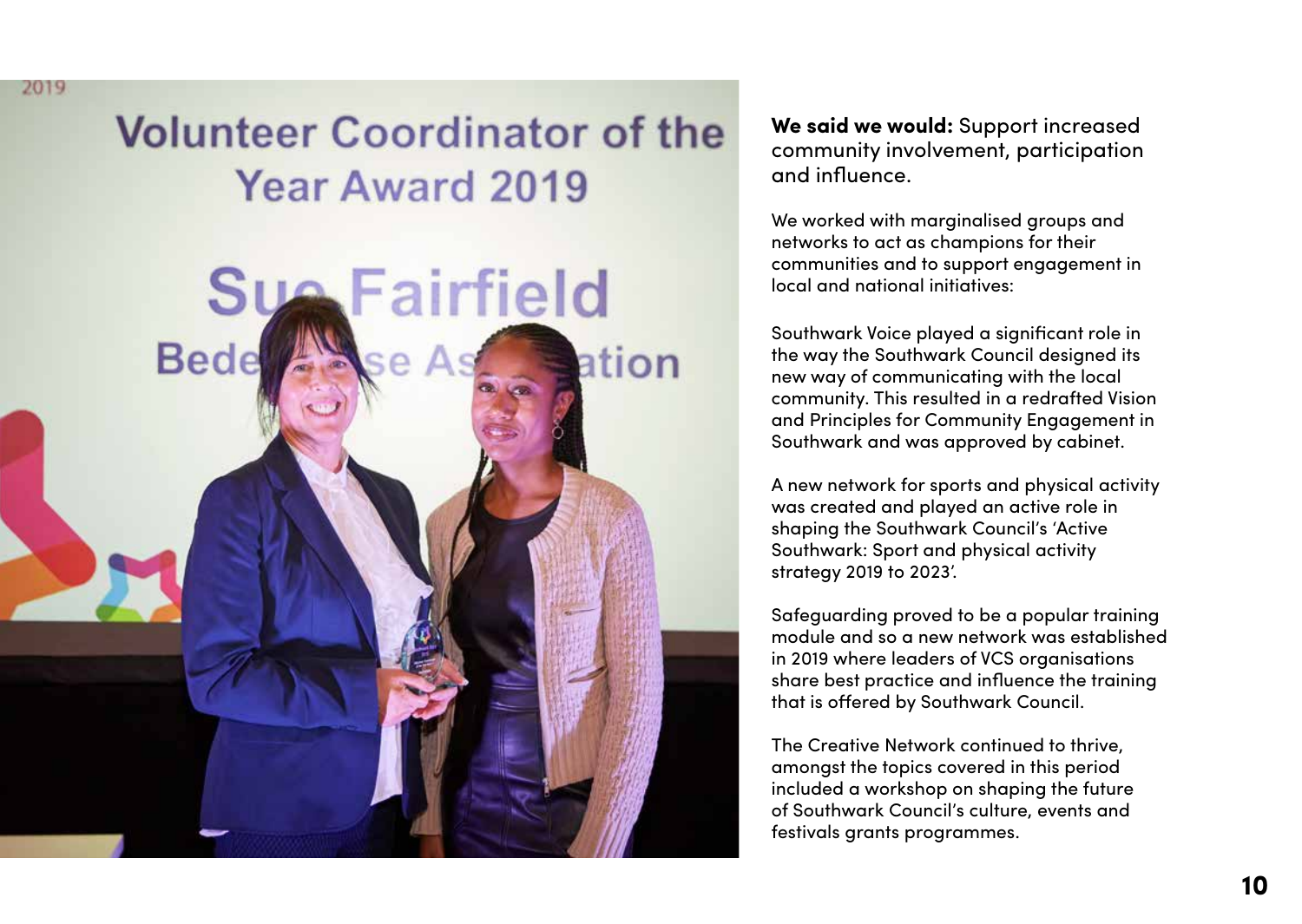The Latin American Network continued to gain new members in this period. The meetings involved stakeholders from the Southwark Council, academics and health partners to better understand the needs of the community.

The Universal Credit Network (UCN) gained some funding from United St Saviours in 2020 and attendance increased at each quarterly meeting and training sessions.



 $85\%$  of attendees feel they can better support and advise service users thanks to the meetings

The Kingswood Network was engaged in Southwark Council's consultation on a sustainable Kingswood House. We liaised with Southwark Council and the SFAA Network to make Kingswood House a food distribution hub and supported an emergency foodbank set up by Kingswood Estate TRA.





The Small Groups Network held quarterly meetings with around 77 organisations, covering topics from funding, negotiating and managing property leases and evaluation & Impact.

The Southwark Emergency Support Scheme (SESS) project offers a grant conduit and reconciliation service for payments made between Southwark Council and delivery partners: Family Fund, Furnish and Universal Credit. The payments are made to the benefit of local residents who are facing a crisis, emergency or disaster and need help.

Throughout this period we have:



handled grant payments to the value of £326,620

helped 1,585 households in Southwark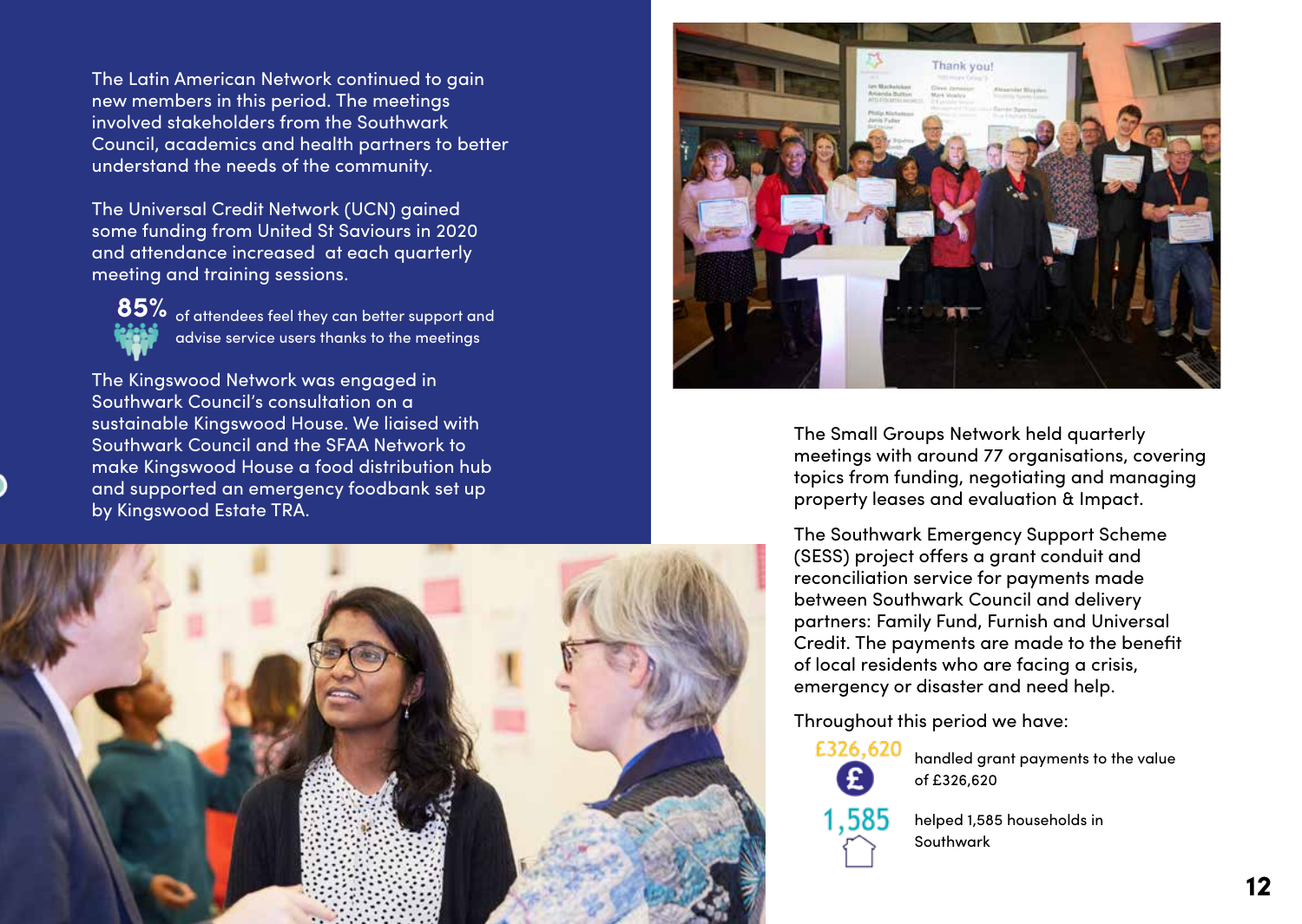**We continued to represent the sector at key meetings run by the local authority, local NHS and by Voluntary & Community Sector (VCS) organisations. These included: • Regular catch up with Southwark Council** 

- **Officers working in engagement and with the VCS**
- **• Council for Voluntary Services (CVS)**
- 
- **Directors Network • Community Safety Partnership • Equalities & Human Rights Panel and Forum**
- **• Safeguarding Children and Adults Joint Board • Safer Communities steering group • Health & Wellbeing Board • Southwark Funders Network • London Giving Development Leads Network**
- 
- 
- 
- 

**We continued our work to promote social action to ensure local communities have a voice:** 

**Southwark Community Action Network (Southwark CAN)** 

**In this period Southwark CAN:** 



**+18%**

**Developed the website for Camberwell Identity campaign run by SE5 Forum, Camberwell Society and Camberwell Arts and supported their** 

**Increased Southwark CAN Twitter followers by 18%**

**Created a borough wide network of 64 Mutual Aid Groups via email and WhatsApp to disseminate reliable information and resources.**



42

**Created a community map of 230 Covid-19 services to support signposting of community resources.**

**Camberwell and Nunhead Connected:** 

**Camberwell and Nunhead Connected is a new project which started in October 2019. The project takes an asset-based community development approach to build local solutions to health and wellbeing issues and increase social action. In this period: • We ran St Giles Together workshop on local** 

- **resources, ideas for improving local health & wellbeing and barriers to participation**
- **• We identified community assets, like unused green spaces and halls.**
- **• We raised awareness and support of Southwark Council and CCG, Southwark Group of Tenants Organisations etc.**

**We attended 42 neighbourhood events & meetings**

**We spoke to 70 tenants about their area over 5 outreach sessions.** 

**Since lockdown, in Camberwell and Nunhead we have been:**

- **• connecting new mutual aid groups with existing community groups.**
- **• Linking groups to extra funding & volunteers.**
- **• Distributing resources, information and tools.**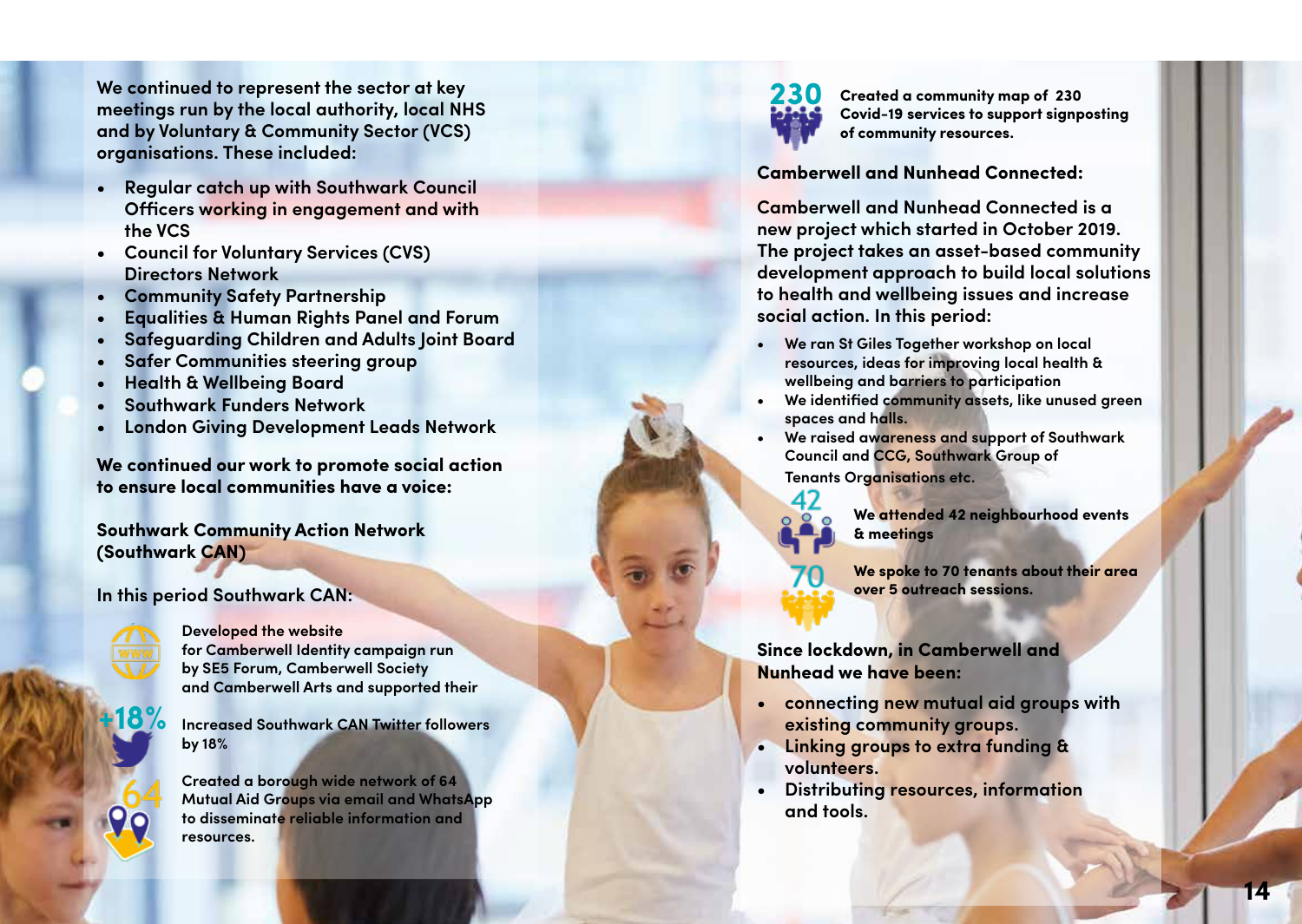**We supported people to get started with volunteering in their communities through our Volunteer Advice Service, outreach, information and events:**

 $+300$  Our Volunteer Advice Service saw **over 300 people come through our doors** 

**g**

**+150**

 $200+$ 

26

**We promoted over 150 volunteer roles through our website** 

**We attended 26 outreach events and ran 1 volunteer Fair with 200 attendees**

**We ran our Southwark stars event with 12 award winner & over 80 winners given certificates for 100+ hours of volunteering**

**We ran our Southwark Showcase event with 17 organisations show cased & over 500 attendees at The Tate Modern**

#### **Employee supported volunteering**

**Corporates have provided pro bono support to charities through our program Involve, giving the much-needed support and expertise through team challenges and skills-based volunteering.** 

> **46 team challenges were delivered that included painting and gardening**

**8 new skill-based projects were started** 

#### **We said we would – support greater co-operation and sharing**

**A core element of our work is to try and develop effective communication and collaboration amongst VCOs (Voluntary and Community Organisations).** 

**Universal Credit Network (UCN) – our UC information sharing platform has had positive feedback at each network meeting and more organisations join us each time** 

**Annual Member Survey - we have sent out our Annual Members Survey which we have used to inform our new strategy and therefore the support that we are providing** 

**Monthly State of the Sector survey - we have created and sent a monthly survey out to our members, asking what their current needs are and sharing this across meetings that we have attended** 

**Food Map - We created, along with our Southwark Food Action Alliance (SFAA) partners, a food map for people to find where their local food banks are located which we will continue to update.** 

**Our networks – we have been working on the development of our networks to strengthen collaboration between the organisations who attend.**